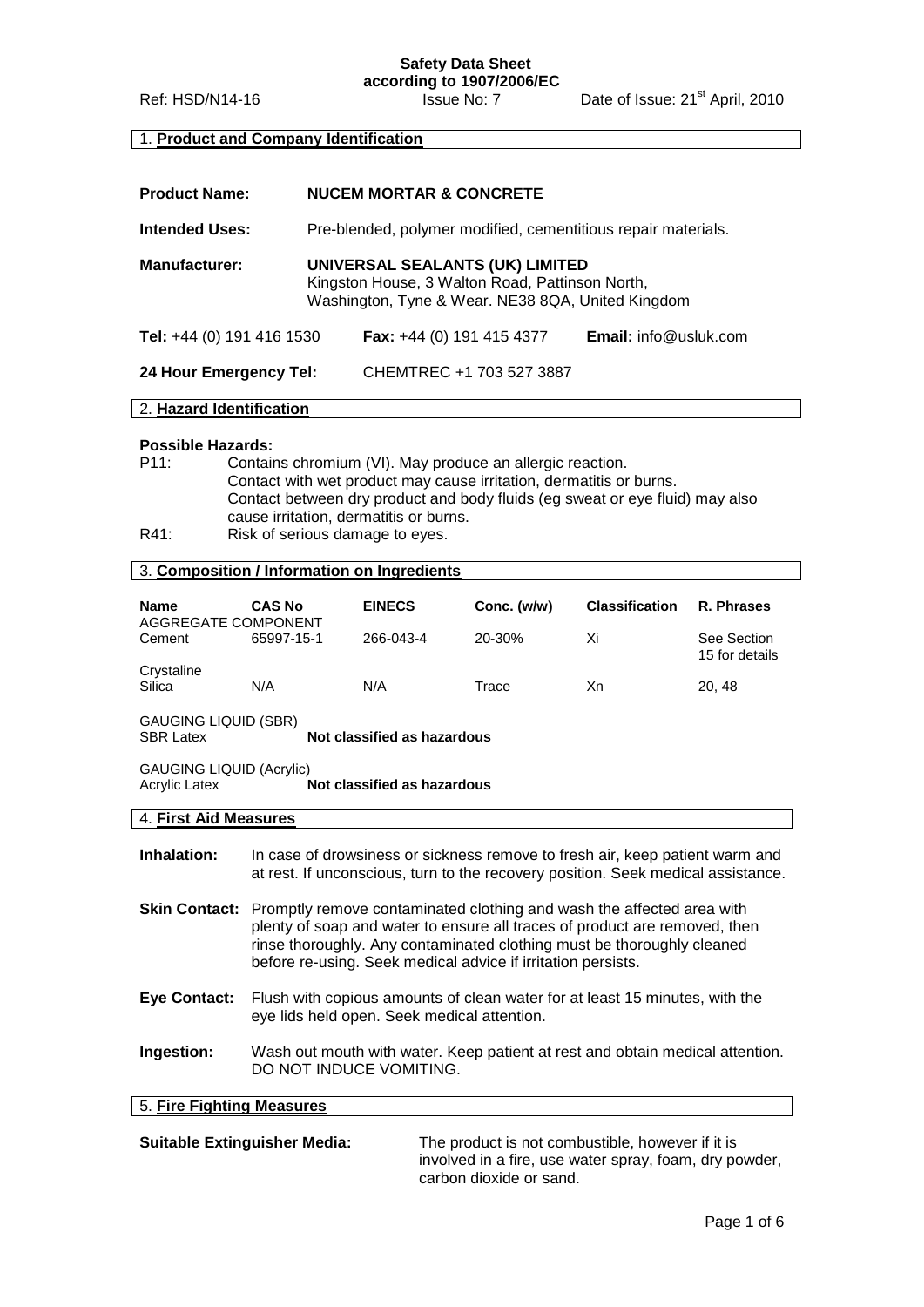| <b>Safety Data Sheet</b>                   |                                                                                                      |                                                                                                                                                                                                                                                                                                                                                                                                                                           |
|--------------------------------------------|------------------------------------------------------------------------------------------------------|-------------------------------------------------------------------------------------------------------------------------------------------------------------------------------------------------------------------------------------------------------------------------------------------------------------------------------------------------------------------------------------------------------------------------------------------|
| Ref: HSD/N14-16                            | according to 1907/2006/EC<br>Issue No: 7                                                             | Date of Issue: 21 <sup>st</sup> April, 2010                                                                                                                                                                                                                                                                                                                                                                                               |
| <b>Unsuitable Extinguishing Media:</b>     | Water jet.                                                                                           |                                                                                                                                                                                                                                                                                                                                                                                                                                           |
| <b>Exposure Hazards:</b>                   |                                                                                                      | May give off toxic fumes if heated or involved in a fire.                                                                                                                                                                                                                                                                                                                                                                                 |
| <b>Special Protective Equipment:</b>       | apparatus.                                                                                           | In the event of fire wear self-contained breathing                                                                                                                                                                                                                                                                                                                                                                                        |
| 6. Accidental Release Measures             |                                                                                                      |                                                                                                                                                                                                                                                                                                                                                                                                                                           |
| <b>Personal Precautions:</b>               |                                                                                                      | Wear protective equipment as specified in Section 8.<br>Do not eat, drink or smoke. Avoid contact with eyes.<br>Avoid inhaling dust. Eliminate all ignition sources.                                                                                                                                                                                                                                                                      |
| <b>Environmental Precautions:</b>          | water company. If spillage enters rivers or                                                          | Keep people and animals away. Prevent entry into<br>drains, sewers and watercourses. If spillage enters<br>drains leading to sewerage works inform the local<br>watercourses inform the Environment Agency.                                                                                                                                                                                                                               |
| Spillages:                                 | See Section 13.                                                                                      | Cordon off area. Absorb/contain spillage using inert<br>absorbent granules, sand or earth. Transfer collected<br>material to heavy-duty plastic/steel drums and keep in<br>a well ventilated place for subsequent safe disposal.                                                                                                                                                                                                          |
| 7. Handling and Storage                    |                                                                                                      |                                                                                                                                                                                                                                                                                                                                                                                                                                           |
| Handling:                                  | generate a dust hazard.<br>mixer.                                                                    | No specific precautions required when handling<br>unopened containers; follow any relevant manual<br>handling guidance. Refer to Sections 6 and 8 if<br>exposure to product is possible. Wash thoroughly with<br>soap and water before eating, drinking or smoking,<br>and after work. Transferring material to mixers may<br>The gauging liquid is a low viscosity emulsion and<br>may present a splashing hazard during transfer to the |
| Storage:                                   | not store near acids.                                                                                | Store in original containers in a well ventilated area<br>away from heat, ignition sources or open flame. Do                                                                                                                                                                                                                                                                                                                              |
| 8. Exposure Controls / Personal Protection |                                                                                                      |                                                                                                                                                                                                                                                                                                                                                                                                                                           |
| <b>Occupational Exposure Standards:</b>    | Portland Cement / General Dust:<br>(respirable) WEL.<br>WEL.<br>under foreseeable conditions of use. | 8 Hour TWA 10mg/m <sup>3</sup> (total inhalable) 4mg/m <sup>3</sup><br>Crystaline Silica: 8 Hour TWA 0.3mg/m <sup>3</sup> (respirable)<br>The gauging liquid contains trace quantities of<br>residual styrene monomers and/or acrylic monomers<br>however it is extremely unlikely that the Workplace<br>Exposure Limits for these materials would be reached                                                                             |
| <b>Engineering Control Measures:</b>       | Engineering controls should be used where                                                            | Refer to any applicable COSHH assessments.<br>practicable in preference to personal protection and                                                                                                                                                                                                                                                                                                                                        |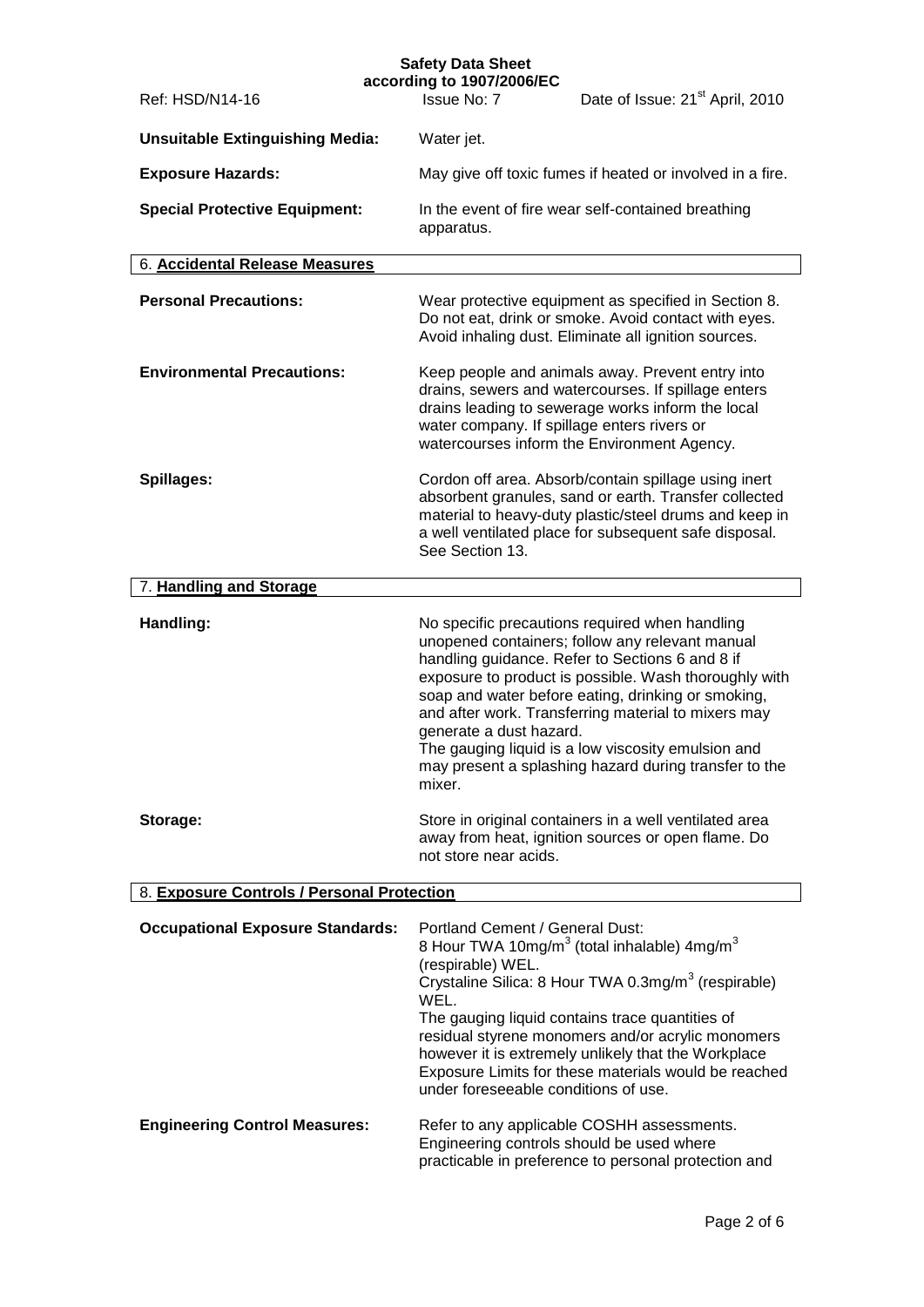|                                | <b>Safety Data Sheet</b><br>according to 1907/2006/EC |                                                                                                                                                                                                                      |
|--------------------------------|-------------------------------------------------------|----------------------------------------------------------------------------------------------------------------------------------------------------------------------------------------------------------------------|
| Ref: HSD/N14-16                | Issue No: 7                                           | Date of Issue: 21 <sup>st</sup> April, 2010                                                                                                                                                                          |
|                                | ventilation.                                          | may include physical containment and good                                                                                                                                                                            |
| <b>Respiratory Protection:</b> | levels of dust present in the workplace.              | Approved respirator and filter medium for dusts if<br>engineering controls are unlikely to control exposure<br>below the relevant exposure limits. All items must<br>conform to EN149 and should be suitable for the |
| <b>Hand Protection:</b>        |                                                       | Wear Nitrile, PVC or Natural Rubber gloves or<br>gauntlets. These must be manufactured to EN374 and<br>have a breakthrough time of >480 minutes.                                                                     |
| <b>Eye Protection:</b>         | Dust tight goggles.                                   |                                                                                                                                                                                                                      |
| <b>Body Protection:</b>        |                                                       | Wear suitable impervious, dust resistant overalls.                                                                                                                                                                   |
| <b>Foot Protection:</b>        | Wear chemical resistant safety footwear.              |                                                                                                                                                                                                                      |
| <b>Hygiene Measures:</b>       | and safety practice.                                  | Handle in accordance with good industrial hygiene                                                                                                                                                                    |

## 9. **Physical and Chemical Properties**

| Appearance:                  | Grey Aggregate<br>White Gauging Liquid | <b>Boiling Point: (Gauging Liquid)</b>            |                  | $100^{\circ}$ C |
|------------------------------|----------------------------------------|---------------------------------------------------|------------------|-----------------|
| Odour:                       | Mild                                   | Vapour Pressure @ 20°C:                           |                  | As Water        |
| pH:                          | 11 (Mixed)                             | Evaporation Rate (Butyl Acetate = 1):             |                  | As Water        |
| <b>Flash Point:</b>          | N/A                                    | <b>Flammable Limits in Air:</b>                   | Upper:<br>Lower: | N/A<br>N/A      |
| Solubility:                  |                                        | Fully miscible in water Autoignition Temperature: |                  | N/A             |
| <b>Flammability:</b>         | Not Flammable                          |                                                   |                  |                 |
| <b>Specific Gravity:</b>     | 2.1-2.4 (Mixed)                        |                                                   |                  |                 |
| 10. Stability and Reactivity |                                        |                                                   |                  |                 |
| Stability:                   |                                        | Stable under normal conditions (see Section 7).   |                  |                 |
| <b>Materials to Avoid:</b>   |                                        | Acids, oxidising agents.                          |                  |                 |

**Hazardous Decomposition Products:** Oxides of carbon. Hazardous gases when in contact with inorganic acids, ie hydrogen chloride with hydrochloric acid, sulphur dioxide with sulphuric acid, etc.

#### 11. **Toxicological Information**

There is no data available on the product itself. The Gauging Liquid is not classified as hazardous to health provided it is correctly used in accordance with the given recommendations.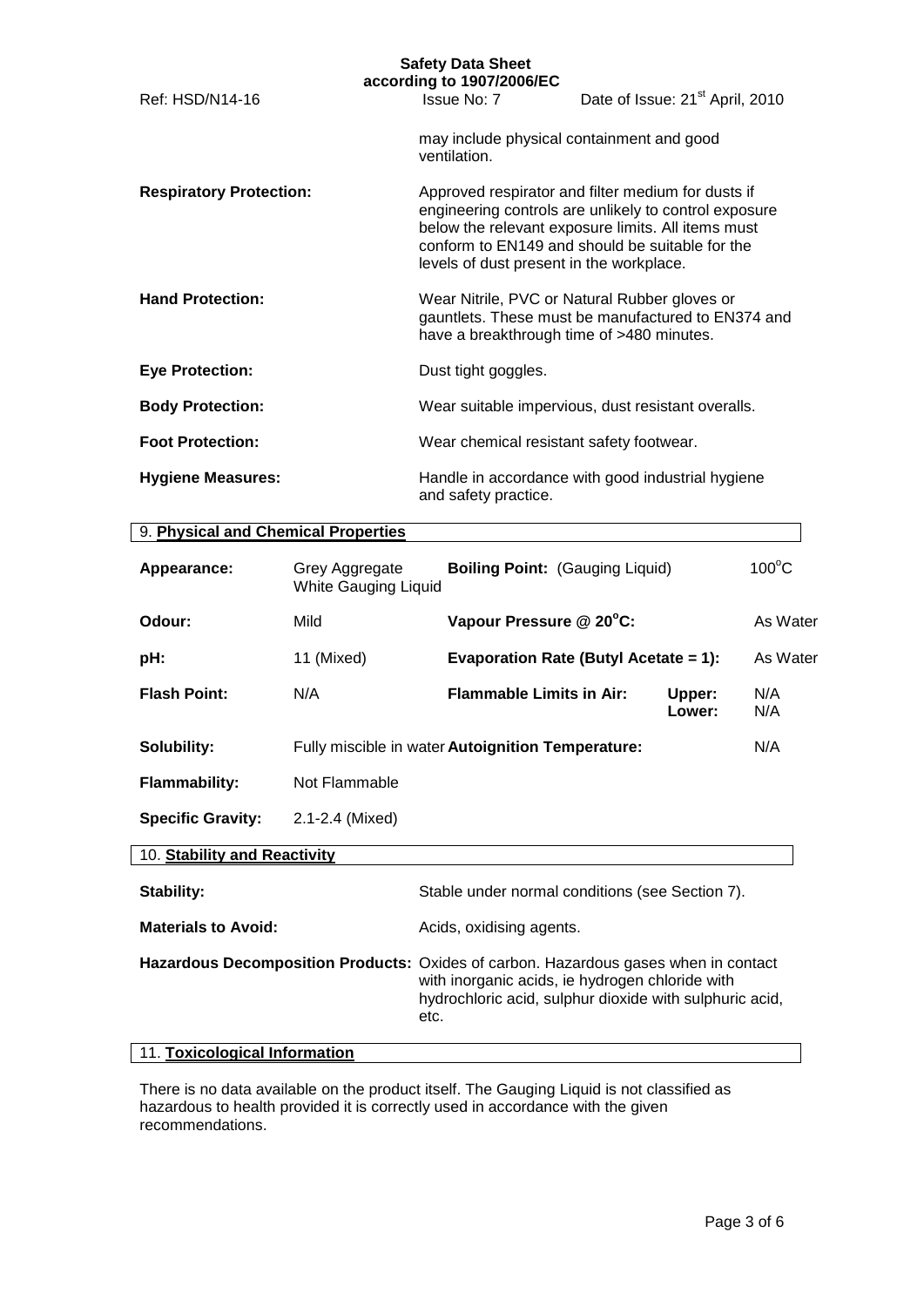The following data applies to the cement component of the material.

| <b>Acute Toxicity:</b>   |                                                                                                                                                                                                                                                                                                                                                                                                                                                           |
|--------------------------|-----------------------------------------------------------------------------------------------------------------------------------------------------------------------------------------------------------------------------------------------------------------------------------------------------------------------------------------------------------------------------------------------------------------------------------------------------------|
| Inhalation:              | Cement powder may cause inflammation of the<br>mucous membranes.                                                                                                                                                                                                                                                                                                                                                                                          |
| <b>Eye Contact:</b>      | Cement is a severe eye irritant. Mild exposures can<br>cause soreness. Gross, or untreated mild, exposures<br>can lead to chemical burning and ulceration of the<br>eye.                                                                                                                                                                                                                                                                                  |
| <b>Skin Contact:</b>     | Cement powder or any cement/water mixture may<br>cause irritant contact dermatitis, allergic (chromium)<br>dermatitis, and/or burns.                                                                                                                                                                                                                                                                                                                      |
| Ingestion:               | The swallowing of small amounts of cement or any<br>cement/water mixtures are unlikely to cause any<br>significant reaction. Larger doses may result in<br>irritation to the gastro intestinal tract.                                                                                                                                                                                                                                                     |
| <b>Chronic Toxicity:</b> | High repeated exposures to cement dust in excess of<br>the WEL have been linked with rhinitis and coughing.<br>Skin exposure has been linked to allergic (chromium)<br>dermatitis. Allergic dermatitis more commonly arises<br>through contact with cement/water mixtures than dry<br>cement.<br>Inhalation of the respirable fraction of silica sand may<br>cause permanent damage to the lungs (silicosis). This<br>is a reportable disease in the U.K. |

## 12. **Ecological Information**

There is no data available on the product itself.

The Gauging Liquid can be virtually eliminated from water by abiotic process, e.g. adsorption onto activated sludge. No negative ecological effects are to be expected according to the present state of knowledge.

The following data applies to the cement component of the material.

| <b>Aquatic Toxicity:</b> | LC50 aquatic toxicity rating has not been determined.     |
|--------------------------|-----------------------------------------------------------|
|                          | The addition of cements to water will, however, cause     |
|                          | the pH to rise and may therefore be toxic to aquatic life |
|                          | in some circumstances.                                    |

**Biological Oxygen Demand (BOD):** Not applicable.

## 13. **Disposal Considerations**

Dispose of empty bags or surplus product to a place authorised to accept builder's waste in accordance with all applicable local and national regulations, and in compliance with the Environmental Protection (Duty of Care) Regulations 1991.

### 14. **Transport Information**

Not classified as dangerous in the meaning of the transport regulations.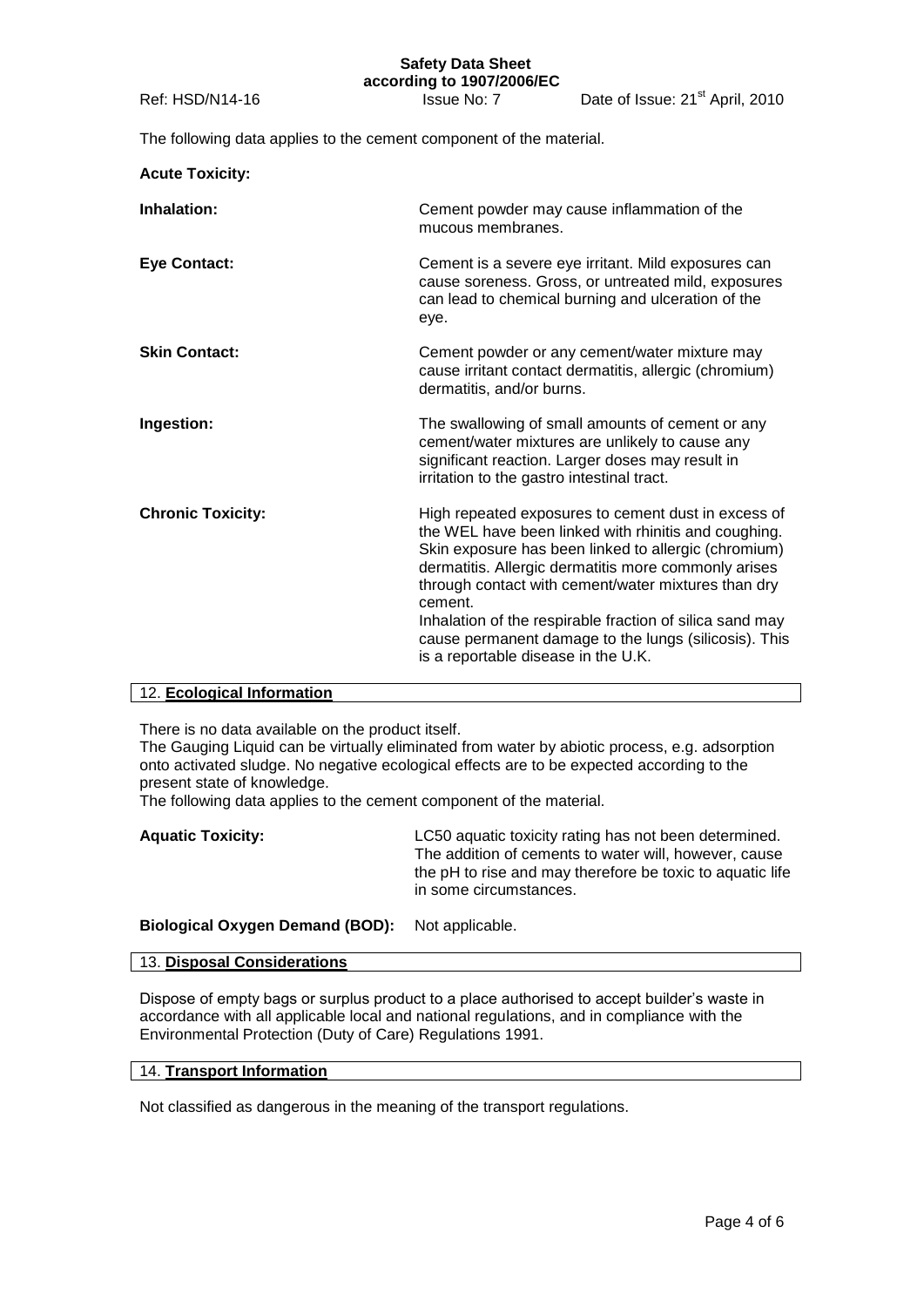#### **Safety Data Sheet according to 1907/2006/EC**

15. **Regulatory Information**

|                                  | EU Classification and Labelling Particulars: (For Aggregate Component)<br>The Gauging Liquid is not classified as<br>hazardous and therefore does not require<br>labelling.                                                                                                                                                                                                                                                                                                                                          |
|----------------------------------|----------------------------------------------------------------------------------------------------------------------------------------------------------------------------------------------------------------------------------------------------------------------------------------------------------------------------------------------------------------------------------------------------------------------------------------------------------------------------------------------------------------------|
| <b>Designated Name:</b>          | NUCEM MORTAR OR CONCRETE                                                                                                                                                                                                                                                                                                                                                                                                                                                                                             |
| <b>Aggregate Component</b>       |                                                                                                                                                                                                                                                                                                                                                                                                                                                                                                                      |
| <b>Classification:</b>           | Irritant                                                                                                                                                                                                                                                                                                                                                                                                                                                                                                             |
| Indication(s) of Danger:         | Xi                                                                                                                                                                                                                                                                                                                                                                                                                                                                                                                   |
| <b>Risk and Safety Phrases:</b>  | Label as per cement industry recommendations and Chip 3                                                                                                                                                                                                                                                                                                                                                                                                                                                              |
| P11:<br>R41:                     | Contains chromium (VI). May produce an allergic reaction.<br>Contact with wet product may cause irritation, dermatitis or<br>burns.<br>Contact between dry product and body fluids (eg sweat or eye<br>fluid) may also cause irritation, dermatitis or burns.<br>Risk of serious damage to eyes.                                                                                                                                                                                                                     |
| S36/37/39:                       | Wear suitable protective clothing, gloves and eye/face                                                                                                                                                                                                                                                                                                                                                                                                                                                               |
| S26:                             | protection.<br>In case of contact with eyes, rinse immediately with plenty of                                                                                                                                                                                                                                                                                                                                                                                                                                        |
| S28:                             | clean water and seek medical advice.<br>After contact with skin, wash immediately with plenty of clean<br>water.                                                                                                                                                                                                                                                                                                                                                                                                     |
| S2:                              | Keep out of reach of children.                                                                                                                                                                                                                                                                                                                                                                                                                                                                                       |
| <b>Gauging Liquid Component</b>  |                                                                                                                                                                                                                                                                                                                                                                                                                                                                                                                      |
| <b>Classification:</b>           | Not classified as hazardous                                                                                                                                                                                                                                                                                                                                                                                                                                                                                          |
| Indication(s) of Danger:         | N/A                                                                                                                                                                                                                                                                                                                                                                                                                                                                                                                  |
| <b>Risk and Safety Phrases:</b>  |                                                                                                                                                                                                                                                                                                                                                                                                                                                                                                                      |
| S26:                             | In case of contact with eyes, rinse immediately with plenty of<br>clean water and seek medical advice.                                                                                                                                                                                                                                                                                                                                                                                                               |
| S37/39:                          | Wear suitable gloves and eye/face protection.                                                                                                                                                                                                                                                                                                                                                                                                                                                                        |
| <b>UK Guidance Publications:</b> | EH40; Occupational Exposure Limits, HSE. Revised annually.<br>EH44; Dust in the Workplace: General Principles of Protection,<br>HSE.<br>EH26; Occupational Skin Diseases - Health and Safety<br>Precautions, HSE.<br>MDHS 14; Methods for the Determination of Respirable and<br>Total Dusts, HSE.<br>CONIAC Health Hazard Information Sheet No 26 (Cement).<br>Portland Cement Dust - Criteria Documents for an<br>Occupational Exposure Limit, June 1994 - ISBN 0-7176-0763-<br>1<br><b>COSHH Essentials, HSE.</b> |
| <b>UK Legislation:</b>           | Health and Safety at Work, etc Act, 1974, and relevant<br>Statutory Provisions.<br>Control of Substances Hazardous to Health Regulations, 1999.                                                                                                                                                                                                                                                                                                                                                                      |